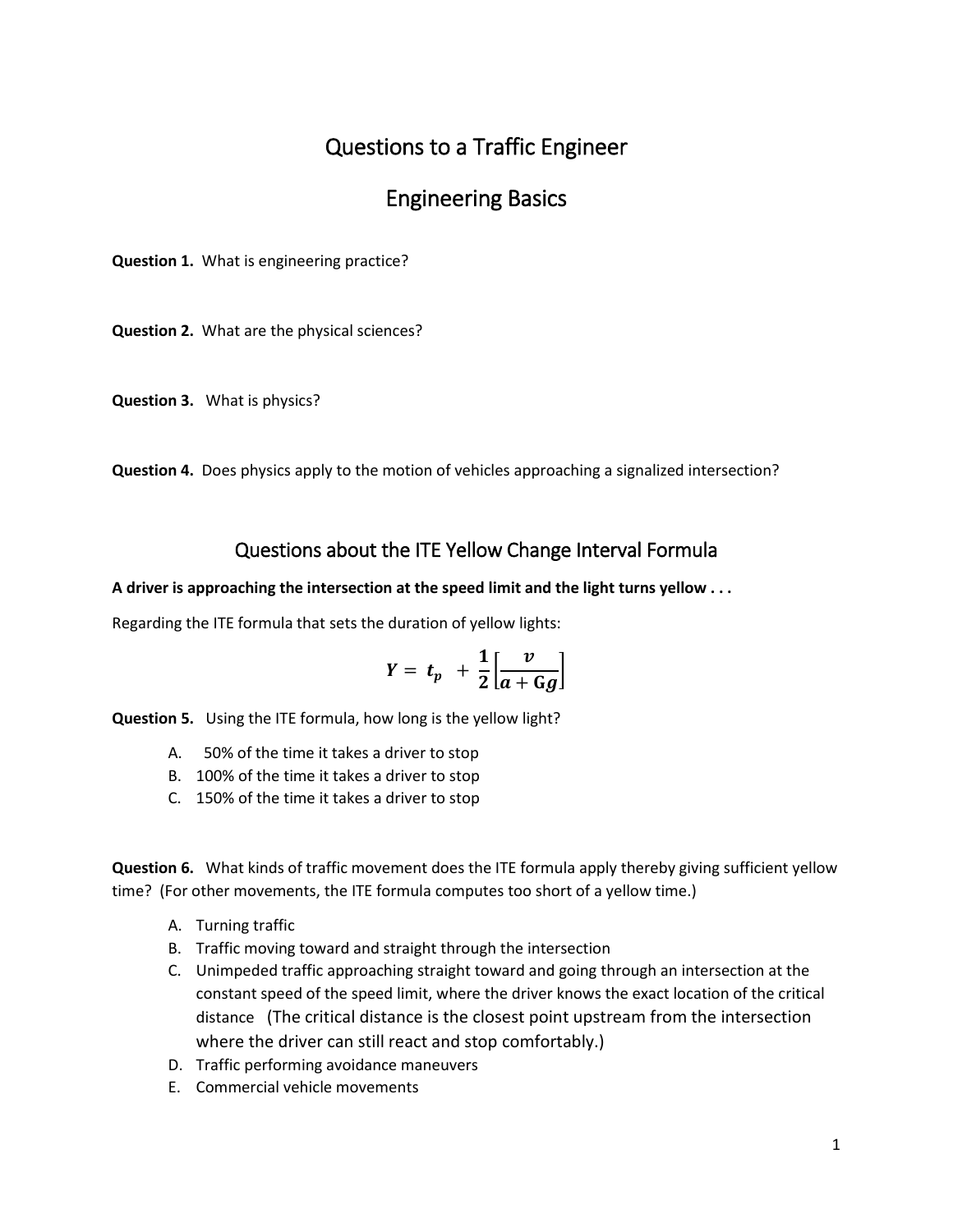**Question 7.** The moment the driver no longer has the distance to comfortably stop, at what speed must he maintain in order to reach the stop bar (limit line) before the light turns red?

- A. He must continue at the speed limit.
- B. He can go faster than the speed limit (beat the light).
- C. He can be cautious and go less than the speed limit.
- D. He can decelerate (for example—to prepare to turn) into the intersection.

**Question 8.** To give the legally moving driver the distance to stop, what must be the minimum value for "v" for any traffic lane?

- A. The speed limit or approach speed, whichever is greater
- B. Half the speed limit
- C. The approach speed
- D. It does not matter. The yellow only needs to be the MUTCD 3.0 second minimum.

**Question 9.** Where is "v" supposed to be measured?

- A. At the stop bar
- B. At the critical distance upstream from the intersection. The critical distance is also known as the comfortably stopping distance, or the point of no return.
- C. 600 feet upstream from the intersection
- D. Depends on the traffic lane

**Question 10.** Is deceleration "a" is supposed to be . . .

- A. Comfortable deceleration
- B. Emergency deceleration

**Question 11.** Deceleration 11.2  $\text{ft/s}^2$  is . . .

- A. A comfortable deceleration measurement.
- B. An emergency deceleration measurement.